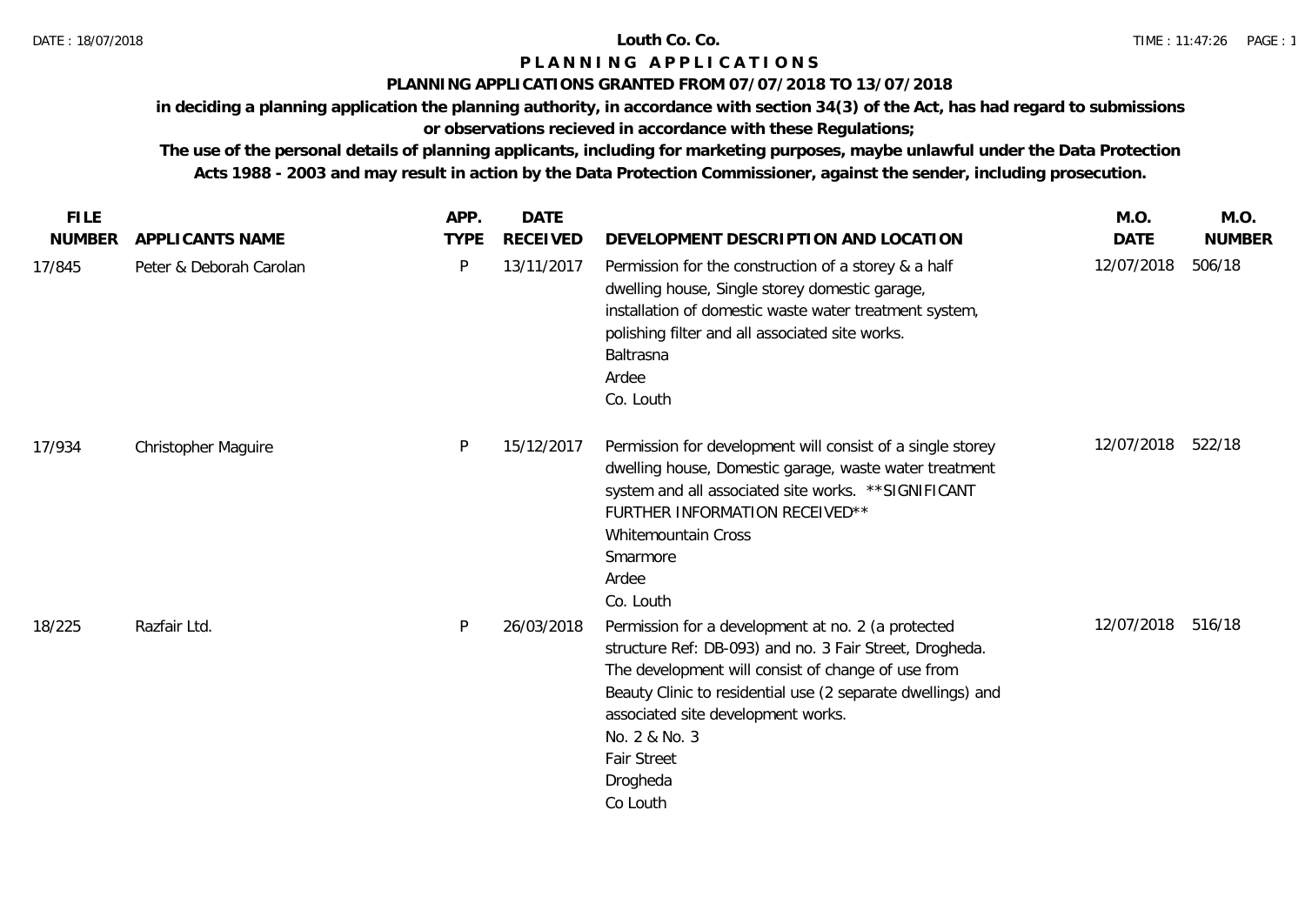## DATE : 18/07/2018 **Louth Co. Co.**

# **P L A N N I N G A P P L I C A T I O N S**

## **PLANNING APPLICATIONS GRANTED FROM 07/07/2018 TO 13/07/2018**

**in deciding a planning application the planning authority, in accordance with section 34(3) of the Act, has had regard to submissions** 

# **or observations recieved in accordance with these Regulations;**

| <b>FILE</b>   |                                                            | APP.         | <b>DATE</b>     |                                                                                                                                                                                                                                                                                                                                                                                                                                                                                   | M.O.        | M.O.          |
|---------------|------------------------------------------------------------|--------------|-----------------|-----------------------------------------------------------------------------------------------------------------------------------------------------------------------------------------------------------------------------------------------------------------------------------------------------------------------------------------------------------------------------------------------------------------------------------------------------------------------------------|-------------|---------------|
| <b>NUMBER</b> | APPLICANTS NAME                                            | <b>TYPE</b>  | <b>RECEIVED</b> | DEVELOPMENT DESCRIPTION AND LOCATION                                                                                                                                                                                                                                                                                                                                                                                                                                              | <b>DATE</b> | <b>NUMBER</b> |
| 18/329        | Kevin McNally                                              | E            | 02/05/2018      | Extension of Duration: Parent Ref: 13/22 - Permission<br>consequent on the grant of outline permission (ref no of<br>outline permission 09/576) for development that will<br>consist of dwelling, detached domestic garage, waste<br>water treatment system with percolation area &<br>associated site development works off existing entrance.<br>Significant further information was received 23rd May<br>2013.<br>Cavan<br>Knockbridge<br>Dundalk<br>County Louth              | 12/07/2018  | 522/18        |
| 18/405        | The Louth and Meath Education and<br><b>Training Board</b> | $\mathsf{R}$ | 28/05/2018      | The Retention development consists of (i)A change from<br>previously permitted grass sports pitch to an all-weather<br>pitch, (ii)A change to the pitch surrounding fence from<br>the granted 1.2m high fence (under Reg Ref 12/510041)<br>to a pitch surrounding fence that varies in height from<br>3m-5m and (iii) 2 no. additional floodlighting columns,<br>at the existing Sports Pitch.<br>Drogheda Institute of Further Education<br>The Twenties<br>Drogheda<br>Co.Louth | 12/07/2018  | 517/18        |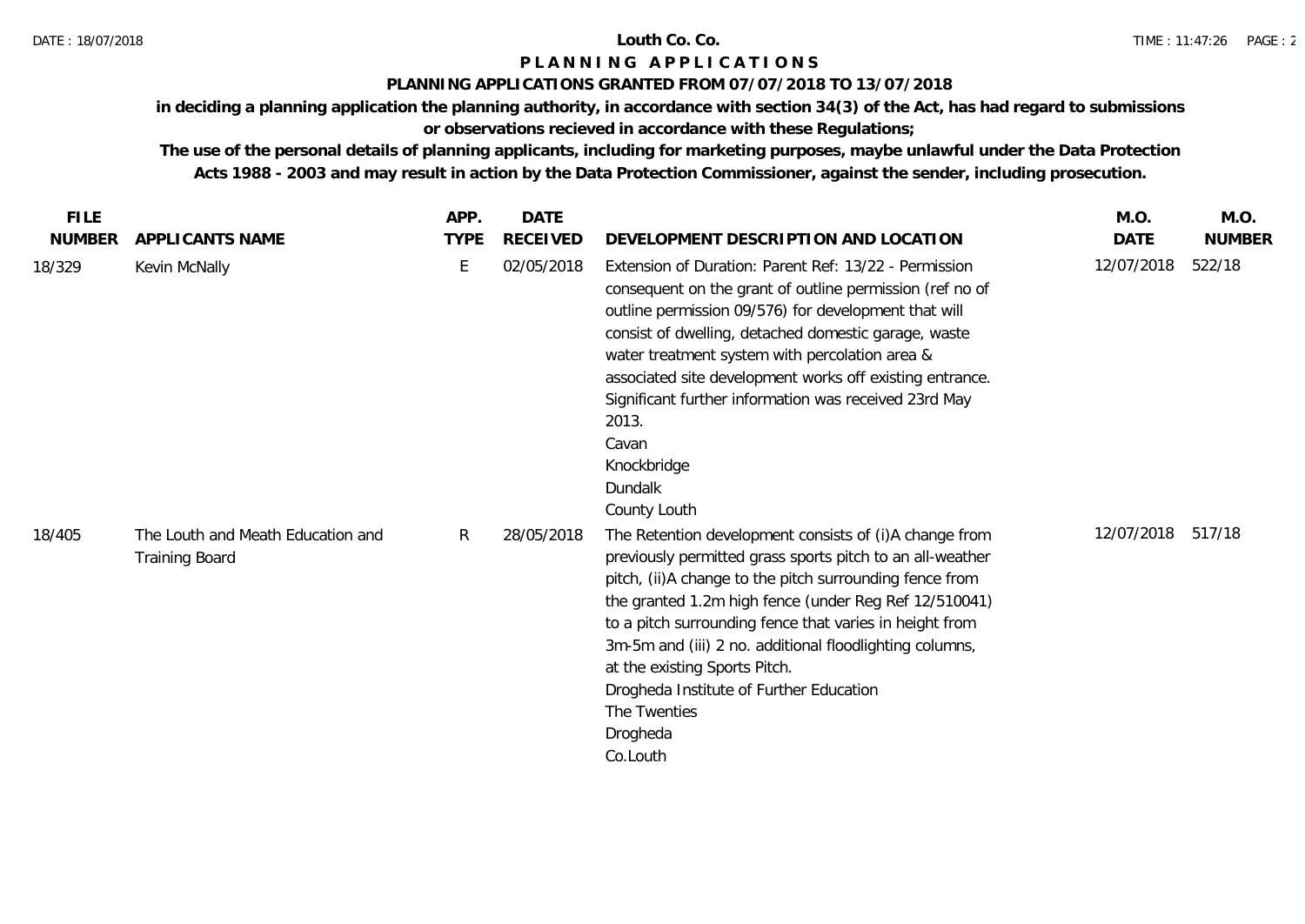# **P L A N N I N G A P P L I C A T I O N S**

## **PLANNING APPLICATIONS GRANTED FROM 07/07/2018 TO 13/07/2018**

**in deciding a planning application the planning authority, in accordance with section 34(3) of the Act, has had regard to submissions** 

# **or observations recieved in accordance with these Regulations;**

| <b>FILE</b>   |                                | APP.         | <b>DATE</b>     |                                                                                                                                                                                                                                                                                                                                                           | M.O.        | M.O.          |
|---------------|--------------------------------|--------------|-----------------|-----------------------------------------------------------------------------------------------------------------------------------------------------------------------------------------------------------------------------------------------------------------------------------------------------------------------------------------------------------|-------------|---------------|
| <b>NUMBER</b> | APPLICANTS NAME                | <b>TYPE</b>  | <b>RECEIVED</b> | DEVELOPMENT DESCRIPTION AND LOCATION                                                                                                                                                                                                                                                                                                                      | <b>DATE</b> | <b>NUMBER</b> |
| 18/408        | Mark Finegan                   | $\mathsf{R}$ | 28/05/2018      | Planning permission consisting of single storey<br>extensions to the side and rear of the dwellinghouse and<br>a vehicular entrance and parking area formed at the front<br>of the house<br>No. 261 Ballsgrove<br>Drogheda<br>Eircode A92K2TA                                                                                                             | 12/07/2018  | 523/18        |
| 18/413        | Nicola Pierse & Joseph Carroll | R            | 30/05/2018      | Retention Permission for dwelling house detached<br>domestic garage wastewater treatment unit and<br>percolation area and all associated site works granted<br>permission ref. no. 11/316. This applicaiton is submitted<br>to faciliate the removal of the Occupancy condition 2<br>(a)-(c) of the Grant of Permission.<br>Cluide<br>Dunleer<br>Co.Louth | 12/07/2018  | 521/18        |
| 18/414        | Alan Byrne                     | P            | 28/05/2018      | The development will consist of the construction of<br>extension to rear of exsisting dwelling consisting of<br>kitchen extension, Utility room, toilet and study/Living<br>room aswell as all associated site works.<br>51 Cherrybrook Drive<br>Drogheda<br>Co.Louth                                                                                     | 12/07/2018  | 511/18        |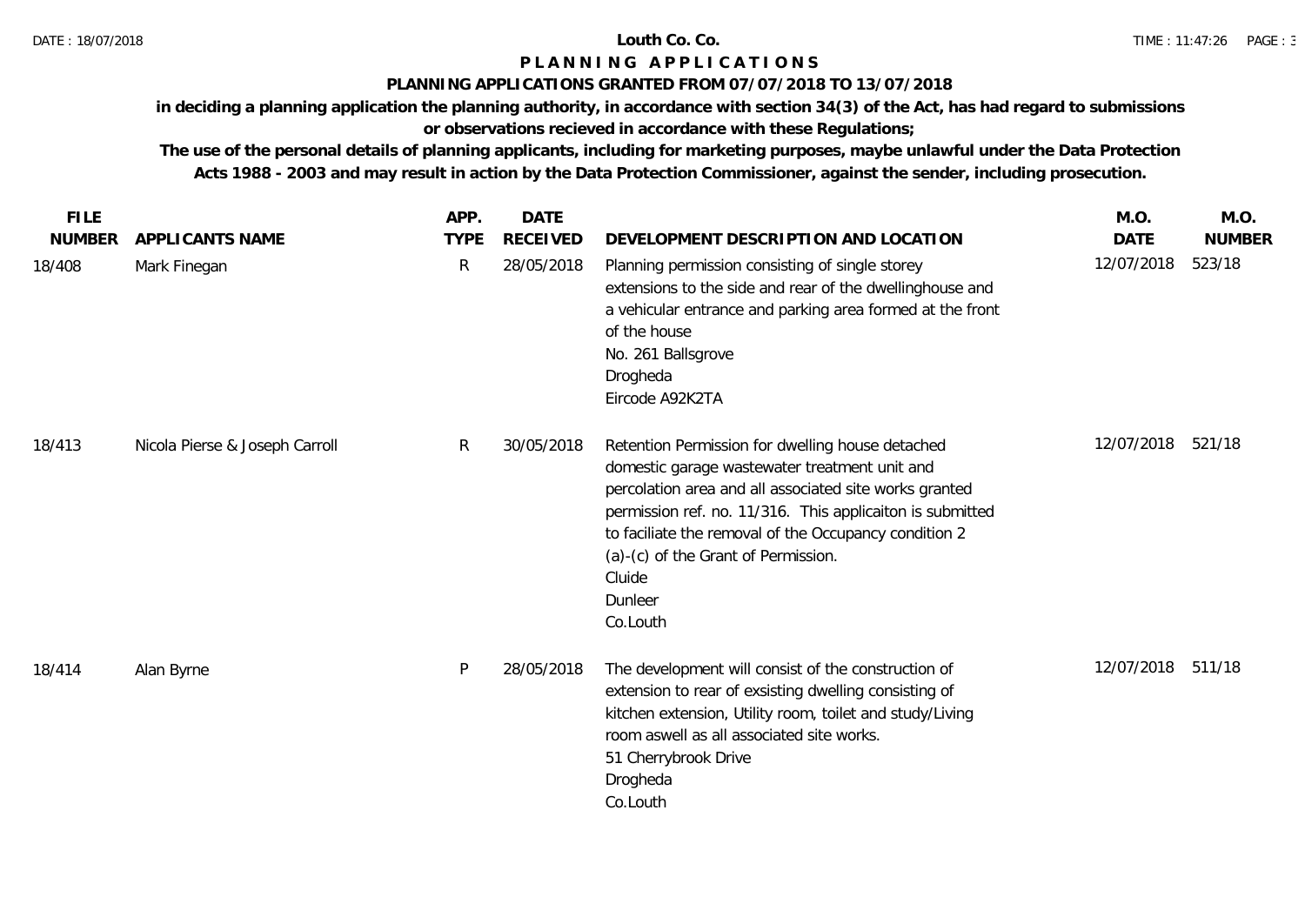## DATE : 18/07/2018 **Louth Co. Co.**

# **P L A N N I N G A P P L I C A T I O N S**

## **PLANNING APPLICATIONS GRANTED FROM 07/07/2018 TO 13/07/2018**

**in deciding a planning application the planning authority, in accordance with section 34(3) of the Act, has had regard to submissions** 

# **or observations recieved in accordance with these Regulations;**

| <b>FILE</b>   |                        | APP.        | <b>DATE</b>     |                                                                                                                                                                                                                                                                                                                                                                                                                                                                                                                                             | M.O.              | M.O.          |
|---------------|------------------------|-------------|-----------------|---------------------------------------------------------------------------------------------------------------------------------------------------------------------------------------------------------------------------------------------------------------------------------------------------------------------------------------------------------------------------------------------------------------------------------------------------------------------------------------------------------------------------------------------|-------------------|---------------|
| <b>NUMBER</b> | <b>APPLICANTS NAME</b> | <b>TYPE</b> | <b>RECEIVED</b> | DEVELOPMENT DESCRIPTION AND LOCATION                                                                                                                                                                                                                                                                                                                                                                                                                                                                                                        | <b>DATE</b>       | <b>NUMBER</b> |
| 18/415        | Mobeen Asghar          | R           | 29/05/2018      | Retention is sought attic room conversion including a<br>shower room for non habitable ancillary use to the<br>dwelling house, including 2no. rooflights to front<br>elevation & 1no. rooflight to rear elevation. Permission is<br>sought for alteration to as granted planning permission<br>reg. ref.1394, including change of use of as granted shop<br>use of part ground floor to take away use, revision of<br>shop front design to proposed take away, & all<br>associated site works.<br>75 Trinity Street<br>Drogheda<br>Co.Louth | 12/07/2018        | 507/18        |
| 18/416        | Marguerite Lambe       | P           | 30/05/2018      | Planning Permission for 2 storey extension to the rear,<br>alterations to existing house and associated site works.<br>12 St. Malachy's Villas<br>Dundalk<br>Co.Louth                                                                                                                                                                                                                                                                                                                                                                       | 12/07/2018 518/18 |               |
| 18/420        | Annette Roden          | P           | 31/05/2018      | Planning Permission to demolish the exisitng rear<br>extension and attached garage to the side of the exisiting<br>house and to construct a side and rear single storey<br>extensions, to widen the existing driveway entrance<br>together with internal alterations and ancillary site works.<br>3 Boyne Valley<br>Cottages<br>Mell<br>Drogheda, Co.Louth                                                                                                                                                                                  | 12/07/2018 510/18 |               |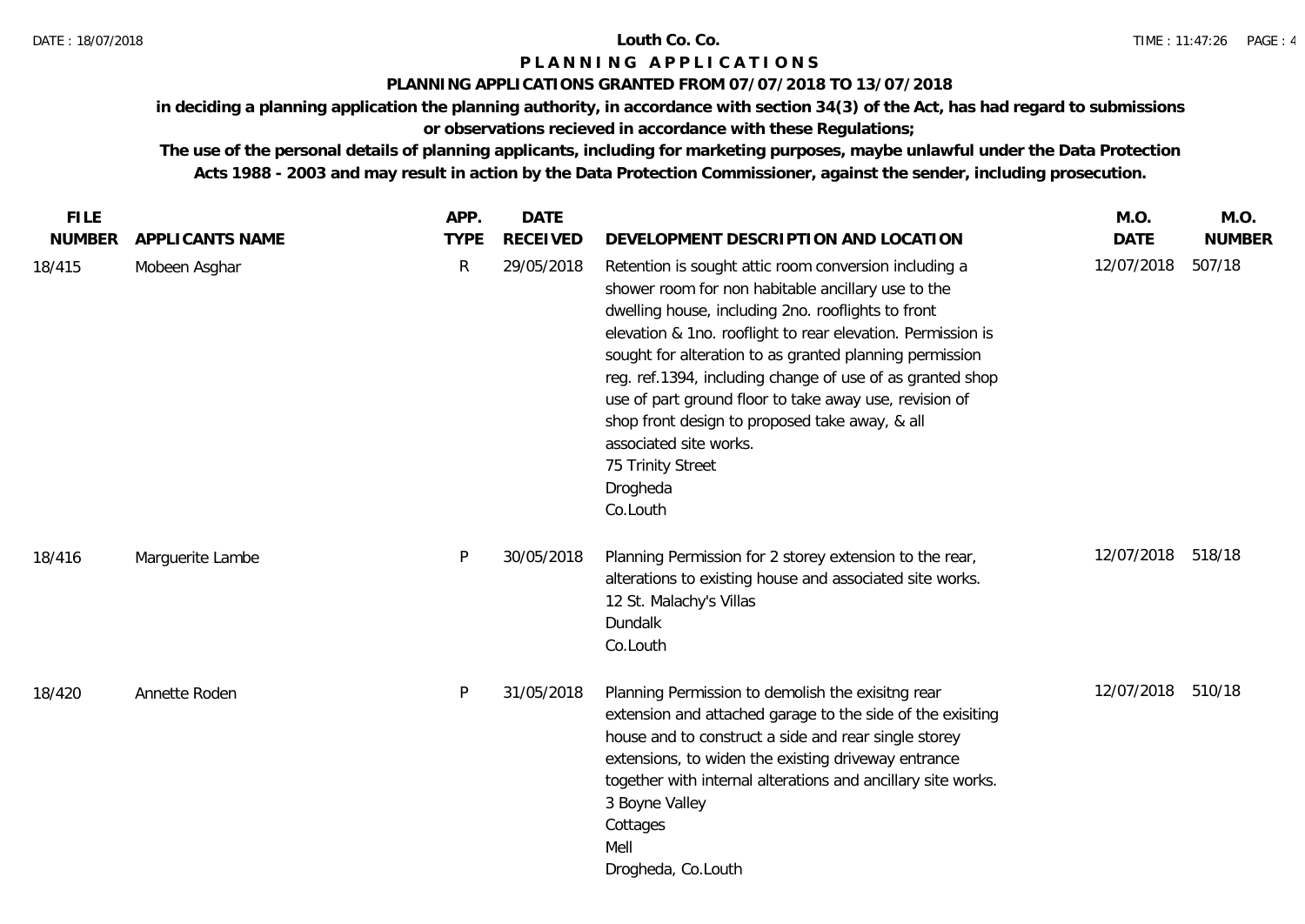## **P L A N N I N G A P P L I C A T I O N S**

## **PLANNING APPLICATIONS GRANTED FROM 07/07/2018 TO 13/07/2018**

**in deciding a planning application the planning authority, in accordance with section 34(3) of the Act, has had regard to submissions** 

# **or observations recieved in accordance with these Regulations;**

| <b>FILE</b>   |                                | APP.        | <b>DATE</b>     |                                                                                                                                                                                                                                                                                                                       | M.O.        | M.O.          |
|---------------|--------------------------------|-------------|-----------------|-----------------------------------------------------------------------------------------------------------------------------------------------------------------------------------------------------------------------------------------------------------------------------------------------------------------------|-------------|---------------|
| <b>NUMBER</b> | APPLICANTS NAME                | <b>TYPE</b> | <b>RECEIVED</b> | DEVELOPMENT DESCRIPTION AND LOCATION                                                                                                                                                                                                                                                                                  | <b>DATE</b> | <b>NUMBER</b> |
| 18/422        | Patrick Hickey & Martin Hickey | P           | 31/05/2018      | The development will consist of the construction of an<br>extension to the rear of an existing agricultural building<br>previously granted permission under ref. no. 991518,<br>031538, 051093 & 1266 and for associated siteworks.<br>Boharnamoe<br>Ardee<br>Co.Louth                                                | 12/07/2018  | 515/18        |
| 18/425        | Gas Network Ireland            | P           | 01/06/2018      | The development will consist of the replacement of<br>approximately 34m of existing 2.4m high chainlink<br>perimeter fencing and associated access / emergency<br>gates with new 2.4m high green palisade security fencing<br>/ gates and all associated site works.<br>Drumcar AGI<br>Drumcar<br>Dunleer<br>Co.Louth | 12/07/2018  | 513/18        |
| 18/426        | Gas Networks Ireland           | P           | 01/06/2018      | The development will consist of the replacement of<br>approximately 85m of existing 2.4m high chainlink<br>perimeter fencing and associated access / emergency<br>gates with new 2.4m high green palisade security fencing<br>/ gates, and all associated site works.<br>Donaghmore AGI<br>Donaghmore<br>Co.Louth     | 12/07/2018  | 512/18        |